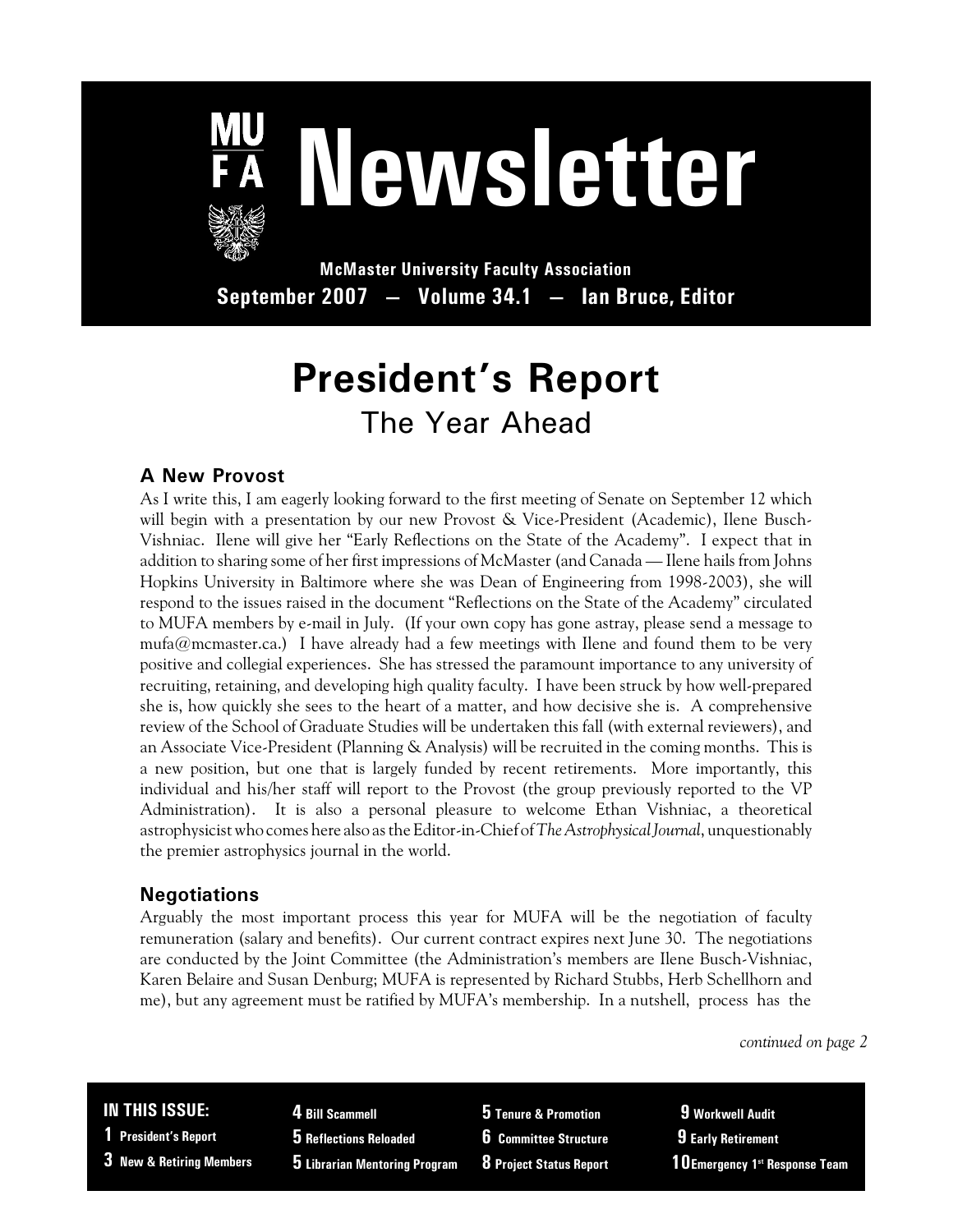**President's Report** (*continued from p. 1)* the following deadlines: (a) on December 15 both sides exchange "opening positions" and negotiations are conducted in earnest (and good faith) through the following January and February; (b) if no agreement in Committee has been reached by March 15, or if an agreement has been reached but has not been ratified by the end of March, then negotiations cease and both sides prepare "final positions" (in isolation from each other). One of these positions must be selected, in full, by a Final Offer Selection Officer (someone from a previously agreed upon pool of experienced mediators or negotiators external to the University). More details of the responsibilities and workings of the Joint Committee may be found at: http://www.mcmaster.ca/mufa/handbook/joint.htm

Herb Schellhorn chairs the MUFA Remuneration Committee which is charged with deciding which salary and benefit items are to be given priority in negotiations.

### **Items to Keep an Eye On**

There are several items that MUFA will monitor, and we will count on you to help us (with your perspectives) and to expand (or contract) the list:

- **Enrolment.** I hardly need point out how difficult it is to move around campus, through the Student Centre, the Bookstore, etc. Our total enrolments, both for undergraduates and graduate students, are at all-time highs. No one can claim that the growth (at least for the undergraduates) follows any approved plan. Another symptom is how students and counseling staff have been horrendously bogged down by an overloaded computer system, making it nigh impossible to change courses, check timetables, adjust room assignments, etc.
- **Replacement of Early Retirements.** Over 50 faculty signed up for the early retirement incentive that was on offer last year. About one-third chose to retire this past June 30, with the remainder to go in 2008. We hope the Administration will honour the goal expressed by Acting Provost Bob McNutt of replacing at least half of these retirements with tenure-stream appointments.

# **Teaching Professors.** The *Academic Appointment Tenure & Promotion* Policy (a.k.a. the "yellow document") has been updated to incorporate the new teaching-stream of appointments. (The full policy is *the critical reference* for all McMaster University faculty and I urge you to review it, either in the recently circulated *Faculty Handbook* or by going to www.mcmaster.ca/mufa/ handbook/T&P\_Policy\_2007.pdf

To date about 10 individuals have been appointed to the teaching stream, and we look forward to following their careers and in particular their progression to "permanence", a status that is similar to tenure.

- $\blacksquare$  Implementation of the Travel Policy. The MUFA members on the Joint Committee have vigorously expressed their opposition to "preapproval" of travel plans and expenses. This seems to be a "preferred option" in the policy, but we will wait and see to what extent pressure is put on faculty to exercise it. We have other concerns, such as payment of interest charges on cash advances (some researchers require substantial cash to manage their travels in areas that are not well-served by credit card companies and ABMs). Stay tuned.
- **E** Implementation of Bi-Weekly Pay. We are told that this will unfold in January, six months later than originally intended. Clearly there were technical difficulties, and we should all keep our fingers crossed that they will be resolved by whenever the new scheme is implemented.
- **Burlington Campus.** McMaster's commitment to develop a satellite campus in Burlington will likely be realized with a plan to relocate there some programs of the DeGroote School of Business. The consequences for current and future faculty have yet to be clarified.

**UPDATE:** Preliminary figures reported at Senate on September 12 are: undergraduate – 20,107 (full-time, including about 2000 in the School of Medicine, Collaborative Nursing and Midwifery), 2964 (parttime); graduate  $-2716$  (full-time), 439 (part-time).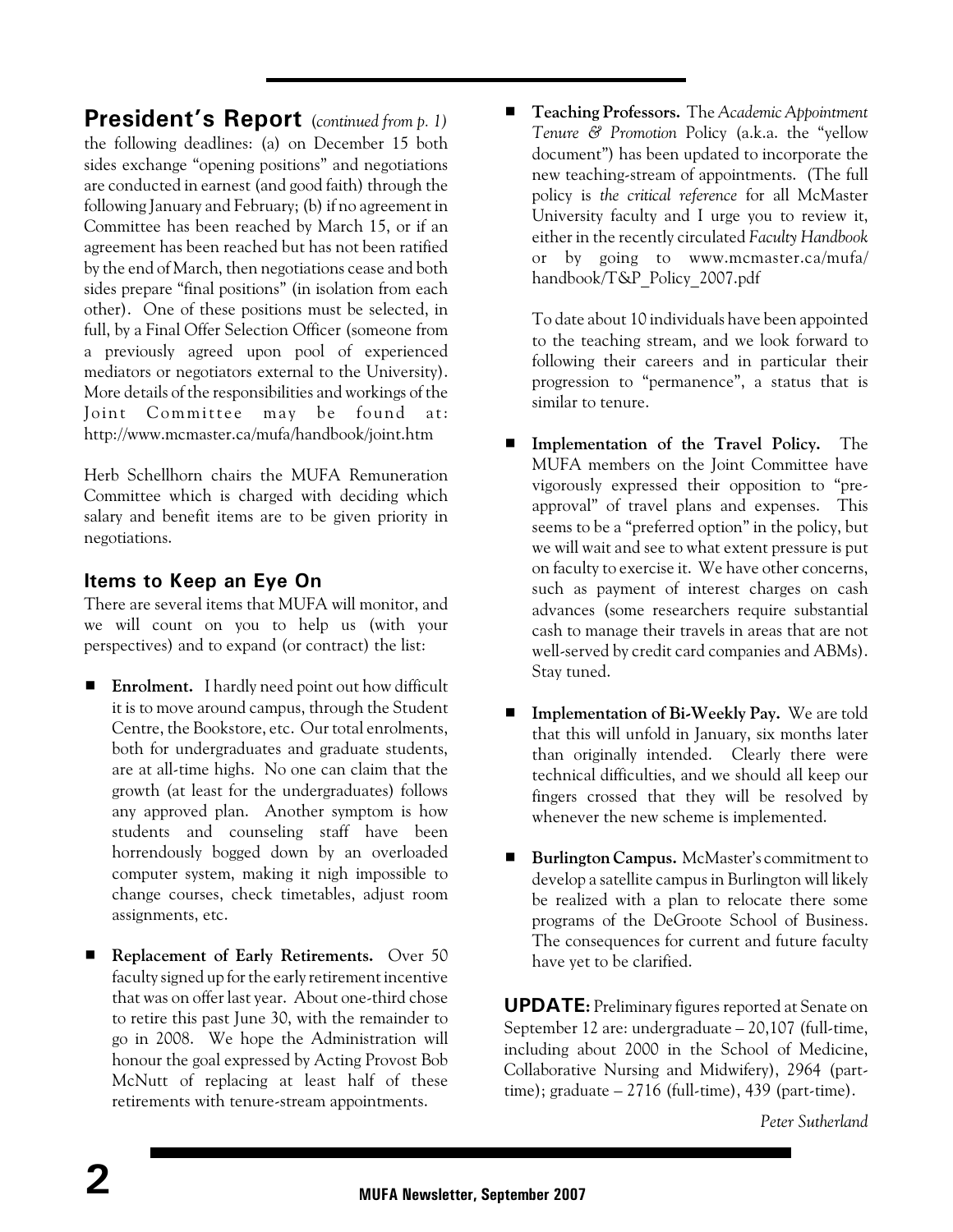# **Welcome New Members**

| Catherine Baird      | Mills Library                 | Sung-Sik Lee       | Physics & Astronomy           |
|----------------------|-------------------------------|--------------------|-------------------------------|
| Ilana Bayer          | Pathology & Molecular Med     | Beth Linkewich     | Rehabilitation Science        |
| John Berlinsky       | Physics & Astronomy           | Andrew Lui         | <b>Political Science</b>      |
| Ilene Busch-Vishniac | Provost & VP (Academic)       | Susan McCracken    | Accounting & Fin Mgmt         |
| Nancy Carter         | <b>Nursing</b>                | Nicole Neverson    | <b>Communication Studies</b>  |
| K. Joel Cobb         | <b>Political Science</b>      | Eu-gene Ng         | Mechanical Engineering        |
| Liliana Coman        | <b>Rehabilitation Science</b> | Michael Noseworthy | Electrical & Computer Eng     |
| James Cotton         | Mechanical Engineering        | Jennifer Ostovich  | Psychology, Neuro & Beh       |
| Shaminder Dhillon    | <b>Rehabilitation Science</b> | Govind Rao         | <b>Political Science</b>      |
| David Feinberg       | Psychology, Neuro & Beh       | Lorie Shimmell     | <b>Rehabilitation Science</b> |
| E. Lynne Geddes      | Rehabilitation Science        | Debra Stewart      | <b>Rehabilitation Science</b> |
| Matiar Howlader      | Electrical & Computer Eng     | Gautam Ullal       | Psychology, Neuro & Beh       |
| Jeffrey Hoyt         | Material Sci & Eng            | Gregory Wohl       | Mechanical Engineering        |
| Joseph Kim           | Psychology, Neuro & Beh       | Jian-Kang Zhang    | Electrical & Computer Eng     |

An error was made in the April/May 2007 *Newsletter* listing Richard Deaves as a new member of the Association. Professor Deaves is not a MUFA Member. We apologize for any confusion.

### **Best Wishes to Retiring MUFA Members**

We wish to extend best wishes to those faculty and librarians who have retired during the 2006/07 academic year. We look forward to seeing them at the annual luncheon in their honour (this year on October 30, 2007) hosted jointly by the Presidents of the University and the Faculty Association.

| Caroline Bayard     | French                   | Mary Perdue       | Pathology & Mol Med           |
|---------------------|--------------------------|-------------------|-------------------------------|
| Michael R. Buchanan | Pathology & Mol Med      | Ron Racine        | Psychology, Neuro & Beh       |
| Barbara Carroll     | <b>Political Science</b> | Digby Sale        | Kinesiology                   |
| Digby Elliott       | Kinesiology              | Mamdouh Shoukri   | VP (Research & Int Affairs)   |
| Harvey Feit         | Anthropology             | Barna Szabados    | Electrical & Comp Engineering |
| Gerhard E. Gerber   | Biochemistry & Bio Sci   | Paul A. Taylor    | Computing & Software          |
| Fred L. Hall        | Dean, Graduate Studies   | David A. Thompson | <b>Engineering Physics</b>    |
| Susan E. Inglis     | Kinesiology              | Ming-Ko Woo       | Geography & Earth Sciences    |
|                     |                          |                   |                               |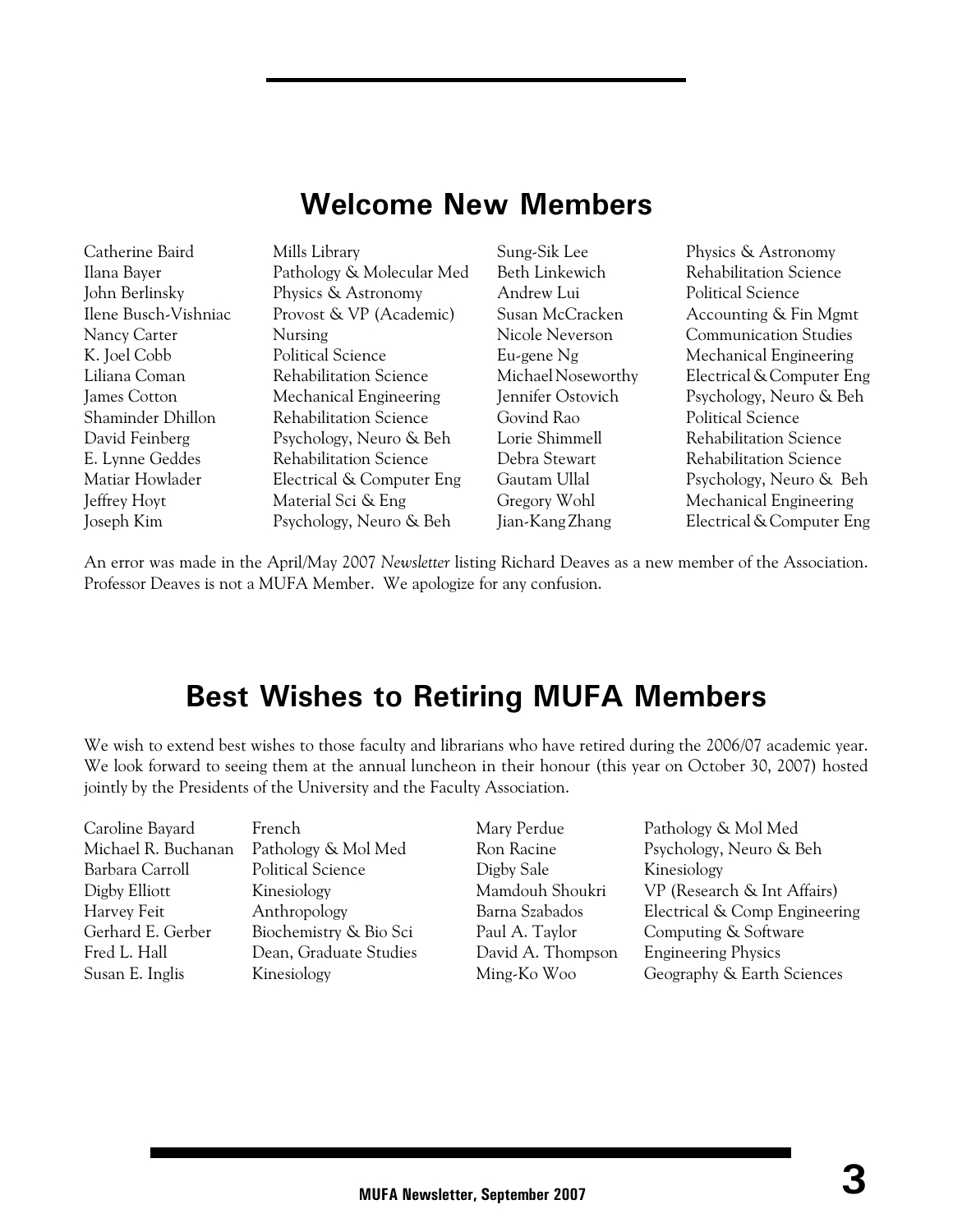### **William (Bill) Scammell Professor Emeritus, Economics November 20, 1920 - July 15, 2007**

William (Bill) Scammell, Professor Emeritus of Economics, died in Hamilton Ontario on July 15, 2007 after a short illness. He came to McMaster in 1969, having held previous positions at Simon Fraser University, the University of British Columbia, the University College of Wales, the University of Liverpool and the University College of North Wales. He had also been Simon Fellow and Visiting Professor at Manchester University as well as an Economic Advisor to the Treasury and the Cabinet in the United Kingdom. He held his PhD from the University College of Wales; his undergraduate studies were at Queen's University Belfast where he graduated with  $1<sup>st</sup>$ Class Honours and won the McKane Medal in Economics.

During his career, he authored over fifty articles, reports and reviews. However his principal research accomplishments were his six books, all on international monetary economics and all but one published by Macmillan Press. His last book, published in 1987, was entitled *The Stability of the International Monetary System*. He was an acknowledged international expert on the gold standard, the Bretton Woods agreement and the International Monetary Fund.

I knew Bill professionally and as a former undergraduate student. His lectures were well regarded, in part because his significant experience with monetary institutions enabled him to show the links between economic theory and practice. He was also particularly generous with his time in making detailed and constructive comments on student papers and presentations.

He retired in 1986. While I did not keep close touch with him during his retirement, I did speak with him from time to time including a few months before his death. He always struck me as astonishingly youthful in appearance and abreast with events in the world, the University and his Department. We extend our condolences to his wife Kathleen.

The Department of Economics invites those who would like to reminisce about Bill to gather in the West Room of the University Club on Monday, October 15, 2007 at 3:00 pm.

> *Mike Veall Professor of Economics*

#### **Other Passages**

Robert Love, Professor Emeritus, Management Science, August 18, 2007 Orville J. Mirehouse, Professor Emeritus, Surgery, August 21, 2007 Alexander McKay, Professor Emeritus, Classics, August 31, 2007 (a remembrance will appear in a future issue of the *Newsletter*)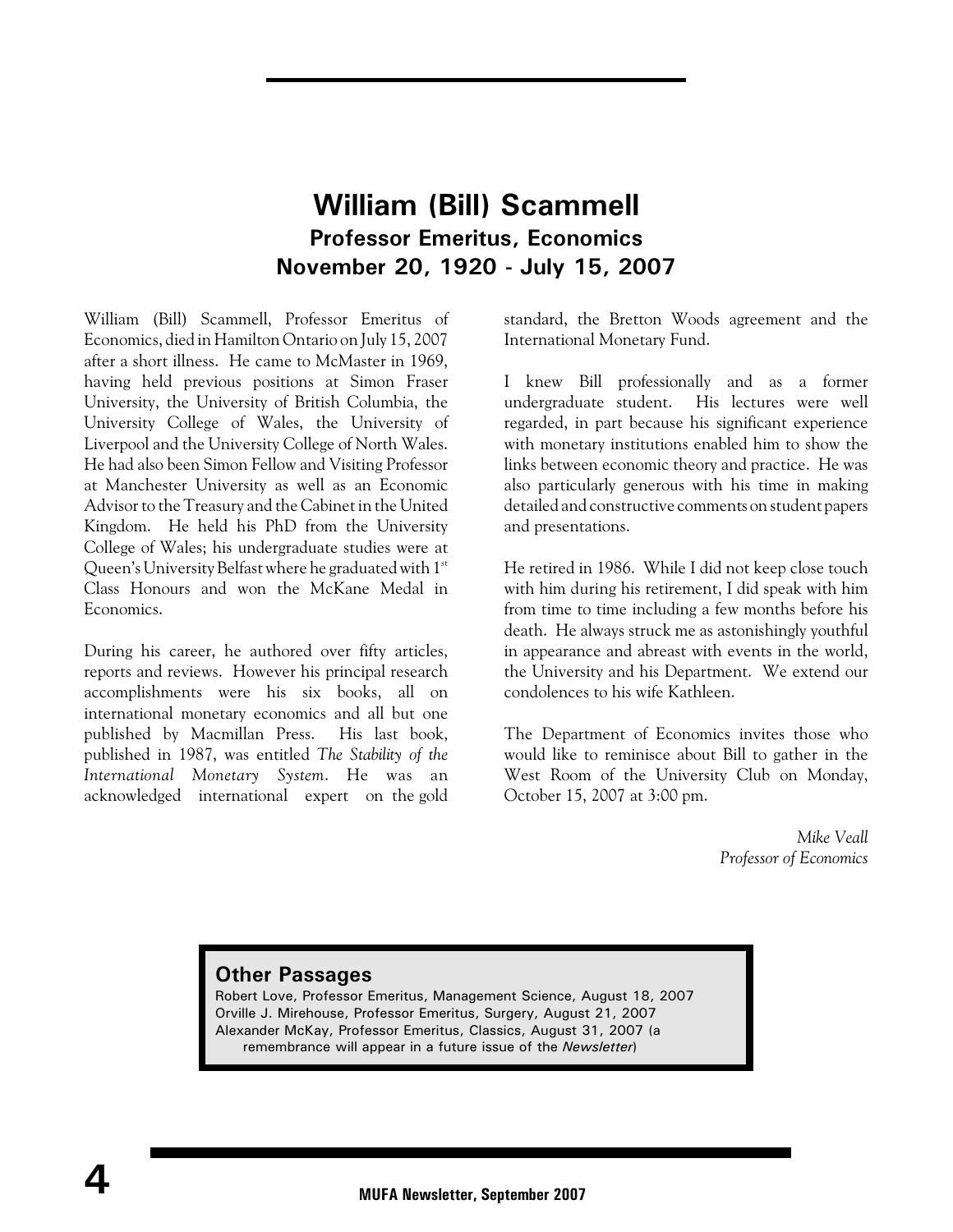# **Reflections Reloaded**

We have received many comments on the "Reflections on the State of the Academy" document, sent by Peter Sutherland on behalf of the MUFA Executive in late July. As many of the issues discussed bear directly on the present and future nature of the academic environment here at McMaster, we thought it important to provide a stimulus for community discussion. The many, well-expressed responses we received are an indication that quality of the environment is a concern among many faculty. We thank all the individuals who offered their commentary. The letters, which might be regarded as representative in expressing how increased enrolment and declining budgets are affecting departments and programs, are certainly not exhaustive. There are likely many potential and, perhaps already realized, negative implications of the budgetary and enrolment process, that we should be aware of in preparation for the upcoming remuneration negotiations. As you probably know, our current remuneration agreement ends June 30, 2008. Preparations will soon begin for the formation of the MUFA Salary Brief (to be submitted in December 2007) and it is vitally important the all faculty and librarian concerns are adequately represented during the planning stage. You can make an important contribution to this process by expressing your views to MUFA. All submissions will be reviewed by me and the Remuneration Committee and will be considered confidential. I especially encourage new faculty and librarians to write as they have a large stake in the future of McMaster University and may have unique concerns. Please take the time to express your views. Although submissions can be made at any time, let me encourage you to send your comments prior to October 7, 2007 so that they can be considered at the first Remuneration Committee meeting. Please send your submissions either by e-mail to mufa@mcmaster.ca or through campus mail to MUFA at Hamilton Hall 103A.

> *Herb Schellhorn, Chair Remuneration Committee*

# **MUFA Librarians Launch Mentoring Program**

This September marks the beginning of the Mentorship @ McMaster University Libraries Program which is designed to provide a collegial support system for librarians in Mills, Innis, Thode, and Health Sciences libraries. There are three basic components to the program: traditional mentoring for new librarians which serves to welcome our new colleagues and to complement the basic orientation they receive upon arrival; targeted mentoring which can provide opportunities for specific mentoring in such areas as research or publishing; reverse mentoring which provides experienced librarians with an opportunity to benefit from the expertise of new librarians in such areas as technology. The program is intended to run for one year as a pilot project of the MUFA Librarians. Twenty librarians will be participating in the pilot. Current members of the mentoring committee are Jeannie An, Kathy Ball, Jennifer McKinnell and Cathy Moulder. Check out our wiki at

http://mentorship.wetpaint.com/

# **Are You Being Considered for Tenure and/or Promotion?**

If you are a faculty member who is being considered for tenure and promotion to associate professor or for promotion to professor, you may find it helpful to have a faculty colleague act as an advisor during this process. This colleague can assist in the preparation of your research résumé, teaching dossier and other material. An advisor can also accompany you to interviews at various stages of the process should this prove necessary.

This practice has been informally sanctioned in the past. The Tenure and Promotion Policy explicitly states that a faculty member may be accompanied by a faculty colleague acting as an advisor when appearing before a departmental, Faculty or Senate committee.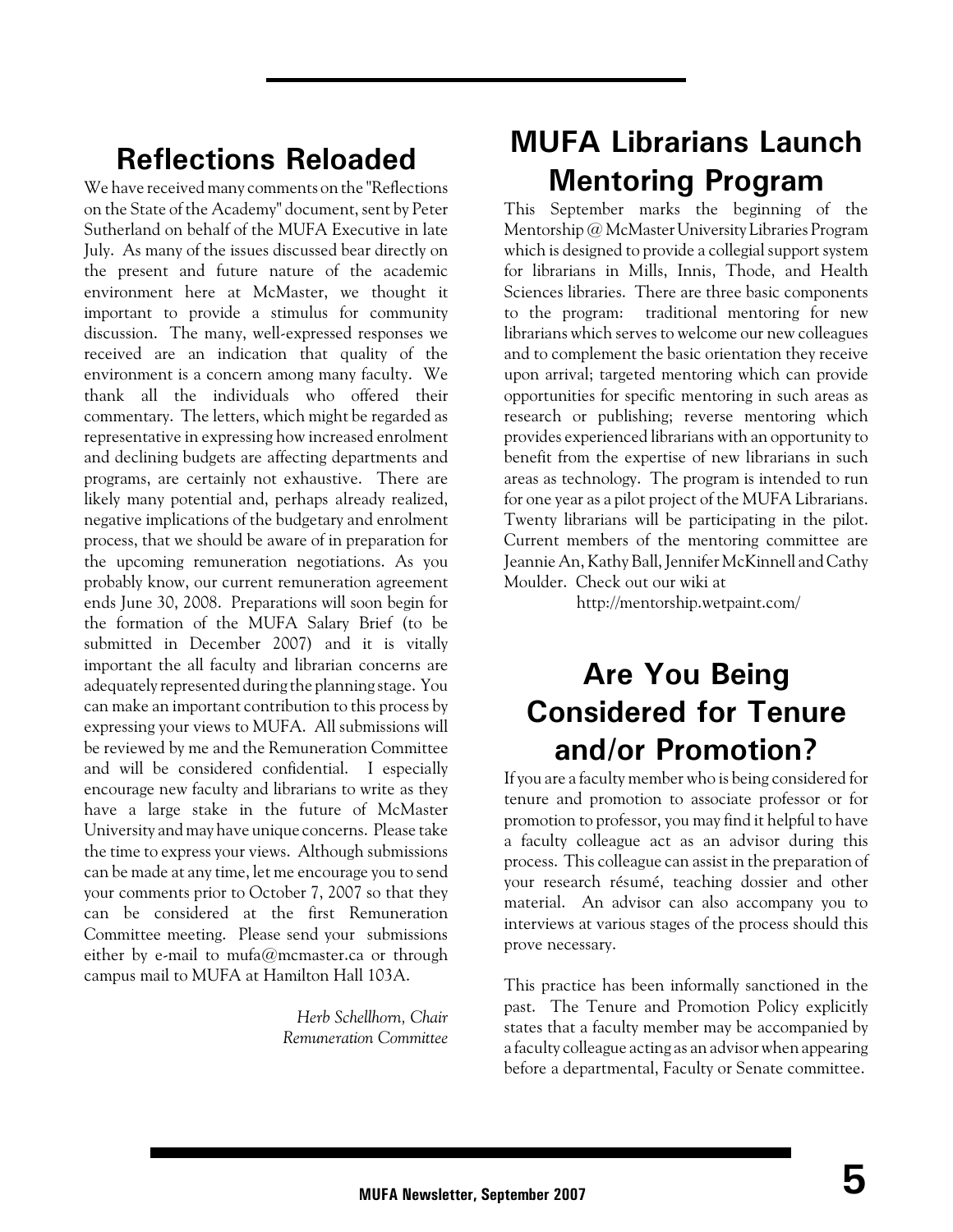# **Committee Structure 2007/2008**

### **STANDING COMMITTEES**

\*Chair of Committee

| <b>Academic Affairs</b>           |                                          |       |           |
|-----------------------------------|------------------------------------------|-------|-----------|
| Gianni Parise*                    | Kinesiology                              | 27353 | pariseg   |
| <b>Clinical Faculty Observer</b>  |                                          |       |           |
| Barbara Carpio                    | Nursing                                  | 22607 | carpio    |
| Human Rights                      |                                          |       |           |
| Juanita DeBarros*                 | History                                  | 24149 | debarr    |
| <b>Joint Committee</b>            |                                          |       |           |
| Herb Schellhorn                   | Biology                                  | 27316 | schell    |
| <b>Richard Stubbs</b>             | <b>Political Science</b>                 | 23890 | stubbsr   |
| Peter Sutherland                  | Arts & Sciences                          | 24656 | pgs       |
| <b>Librarians Joint Committee</b> |                                          |       |           |
| Barbara McDonald Mills Library    |                                          | 27936 | mcdonb    |
| Jennifer McKinnell* HSc Library   |                                          | 24381 | mckinn    |
| Herb Schellhorn                   | Biology                                  | 27316 | schell    |
| Library                           |                                          |       |           |
| Jennifer McKinnell* HSc Library   |                                          | 24361 | mckinn    |
| Membership                        |                                          |       |           |
| Gianni Parise*                    | Kinesiology                              | 27353 | pariseg   |
| <b>Nominating Committee</b>       |                                          |       |           |
| Kathy Ball                        | Thode Library                            | 23881 | katball   |
| Ian Hambleton                     | Math & Stats                             | 27302 | hambleton |
| <b>Richard Stubbs</b>             | <b>Political Science</b>                 | 23890 | stubbsr   |
| Peter Sutherland*                 | Arts & Sciences                          | 24656 | pgs       |
| Pat Wakefield                     | Marketing                                | 27447 | wakefie   |
| <b>OCUFA Director</b>             |                                          |       |           |
| <b>Richard Stubbs</b>             | <b>Political Science</b>                 | 23890 | stubbsr   |
| <b>Pension Committee</b>          |                                          |       |           |
| Trevor Chamberlain* Finance       |                                          | 23980 | chambert  |
| Sherman Cheung                    | Finance                                  | 23986 | scheung   |
| Anju Joshi                        | Gerontological Stds                      | 23242 | joshia    |
| Paul Otto                         | AssocUnivLib                             | 23995 | ottop     |
| <b>Richard Stubbs</b>             | <b>Political Science</b>                 | 23890 | stubbsr   |
| Peter Sutherland                  | Arts & Sciences                          | 24656 | pgs       |
| <b>Public Relations</b>           |                                          |       |           |
| Ian Bruce*                        | Elec&CompEng                             | 26984 | brucei    |
| Remuneration                      |                                          |       |           |
| <b>Brian Garrett</b>              | Philosophy 27736 apinozafan2000@yahoo.ca |       |           |
| Wayne Lewchuk                     | Economics/Labour Stds 27293              |       | lewchuk   |
| Barbara McDonald Mills Library    |                                          | 27936 | mcdonb    |
| Joanna Pierazzo                   | Nursing                                  | 3H46B | pierazj   |
| Herb Schellhorn*                  | Biology                                  | 27316 | schell    |
| <b>Richard Stubbs</b>             | <b>Political Science</b>                 | 23890 | stubbsr   |
| Peter Sutherland                  | Arts & Sciences                          | 24656 | pgs       |
| Special Enquiries & Grievances    |                                          |       |           |
| Trevor Chamberlain Finance        |                                          | 23980 | chambert  |
| David Hitchcock*                  | Philosophy                               | 23464 | hitchckd  |
| Colin Seymour                     | <b>Medical Physics</b>                   | 26289 | seymouc   |

| Tenure                        |              |       |          |
|-------------------------------|--------------|-------|----------|
| David Hitchcock* Philosophy   |              | 23464 | hitchckd |
| <b>Treasurer</b>              |              |       |          |
| Colin Seymour Medical Physics |              | 26289 | seymouc  |
| <b>Returning Officer</b>      |              |       |          |
| Ernie Mead                    | Math & Stats | 23419 | mead     |
|                               |              |       |          |

### **UNIVERSITY COMMITTEES & BOARDS**

| <b>Bookstore Board</b>            |                                                            |       |           |  |
|-----------------------------------|------------------------------------------------------------|-------|-----------|--|
| Paul Faure                        | Psychology, Neur&Beh                                       | 26393 | paul4     |  |
| Jennifer McKinnell HSc Library    |                                                            | 24381 | mckinn    |  |
|                                   | Disability Access, McMaster Univ Cte on (MUCDA)            |       |           |  |
| Audrey Hicks                      | Kinesiology                                                |       |           |  |
| <b>Enrolment Management Team</b>  |                                                            |       |           |  |
| Patrick Bennett                   | Psychology, Neur&Beh                                       | 23012 | bennett   |  |
| <b>Labour Practices Committee</b> |                                                            |       |           |  |
| Robert O'Brien                    | Political Science                                          | 23705 | obrienr   |  |
|                                   | Levels & Promotions Committee (Librarian Classification)   |       |           |  |
| Andrea McLellan                   | <b>HSC Library</b>                                         | 24169 | mclell    |  |
| Linda Michtics Thode Library      |                                                            | 23882 | michtic   |  |
| McMaster Day Care                 |                                                            |       |           |  |
| Rita Cossa                        | <b>Business</b>                                            | 26197 | cossar    |  |
| Parking Appeal Board              |                                                            |       |           |  |
| Linda Michtics                    | Thode Library                                              | 23882 | michtic   |  |
| <b>Pension Trust</b>              |                                                            |       |           |  |
| Trevor Chamberlain Finance        |                                                            | 23980 | chambert  |  |
| Sherman Cheung Finance            |                                                            | 23986 | scheung   |  |
| Paul Otto                         | AssocUnivLib                                               | 23995 | ottop     |  |
| President's Advisory Committee    | on Building an                                             |       | Inclusive |  |
| Community                         |                                                            |       |           |  |
| Antoine Deza                      | Computing & Software                                       | 23750 | deza      |  |
|                                   | President's Advisory Committee on Relations with Community |       |           |  |
| Dan Goldreich                     | Psychology, Neur&Beh                                       | 28666 | goldrd    |  |
|                                   | President's Advisory Committee on Transportation & Parking |       |           |  |
| Barbara Carpio                    | Nursing                                                    | 22607 | carpio    |  |
| Linda Michtics                    | Thode Library                                              | 23882 | michtic   |  |
|                                   | Rudy Heinzl Award of Excellence Committee                  |       |           |  |
| Anne Savage                       | English & Cultural Stds                                    | 23729 | savage    |  |
| <b>Travel Advisory Group</b>      |                                                            |       |           |  |
| Heather Arthur                    | Nursing                                                    | 26140 | arthurh   |  |
| John Weaver                       | History                                                    | 24135 | jweaver   |  |
|                                   | <b>Travel Policy Implementation Committee</b>              |       |           |  |
| Bonny Ibhawoh History             |                                                            | 24153 | ibhawoh   |  |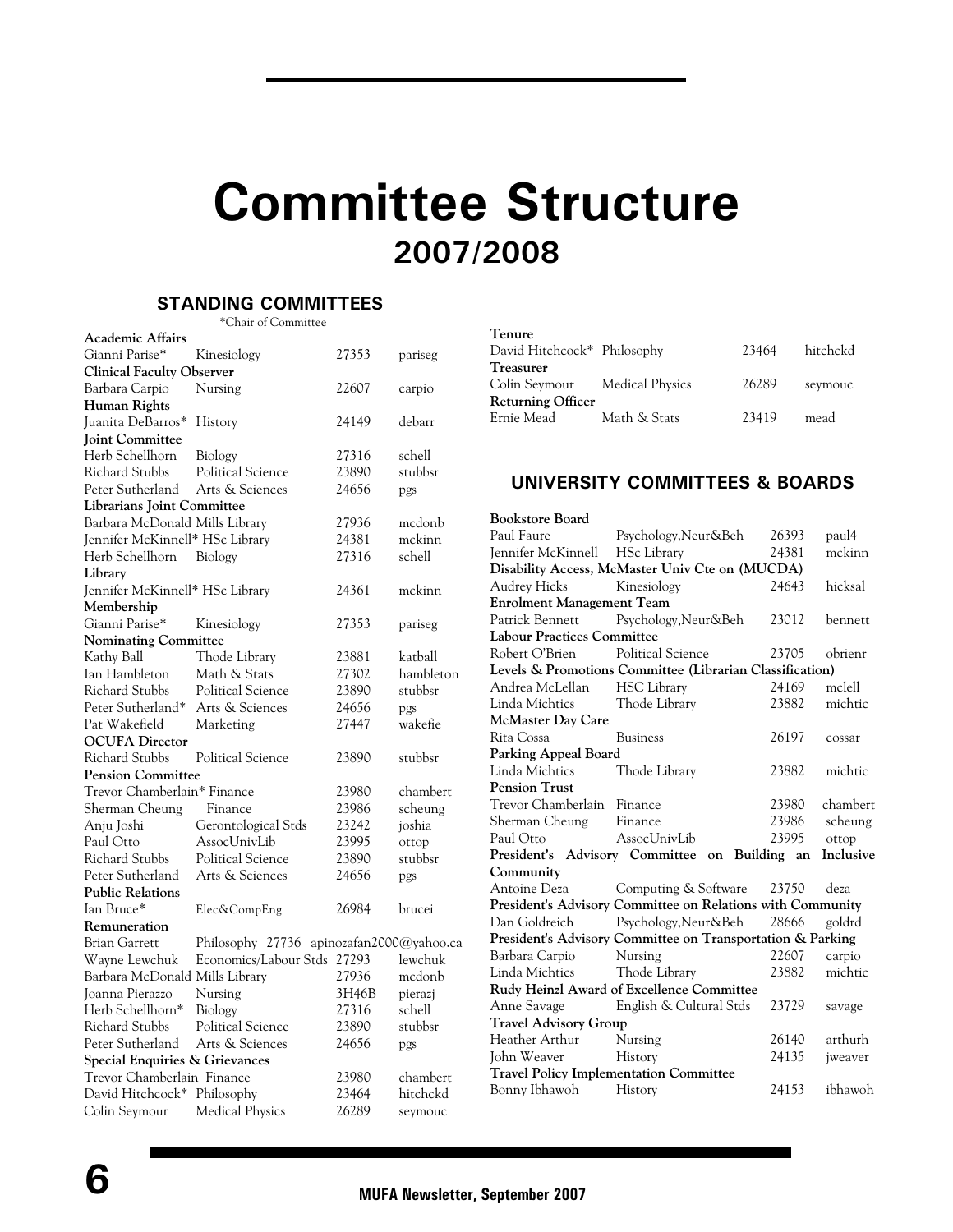### *AD HOC* **ASSOCIATION & UNIVERSITY COMMITTEES**

|                                    | <b>Employee Family Assistance Program Selection Committee</b> |         |
|------------------------------------|---------------------------------------------------------------|---------|
| Juanita DeBarros History           | CNH 613 24149                                                 | debarr  |
| <b>WorkWell Steering Committee</b> |                                                               |         |
| Keith Kinder                       | School of the Arts TSH 407 27280                              | kinderk |
| Peter Sutherland                   | Arts & Sciences C 105B<br>-24656                              | pgs     |

### **OBSERVERS NEEDED**

Required: faculty and librarians who are members of the Faculty Association — yes, RETIREES also qualify — to serve as observers for appeal and grievance hearings. The role of the Observer is to report on the adequacy of the procedures, with a view to making recommendations to improve relevant policies, not to comment on the conduct or the judgement of the tribunal. Hearings usually take place over one or two days. For more information, send us an e-mail (mufa@mcmaster.ca), give us a call (24682), or drop us a line (HH 103A).

# **Faculty Handbook Updates**

Revised pages for the *Faculty Handbook* have recently been mailed out to MUFA members and administrative departments. If you did not receive your package, contact the MUFA Office (ext. 24682, mufa@mcmaster.ca). If you require another hard copy of the complete *Handbook*, contact the **Bookstore's Custom CourseWare Department at ext. 23356.**

The *Faculty Handbook* is also available on the MUFA web page (www.mcmaster.ca/mufa).

### **FACULTY ASSOCIATION COUNCIL**

*[There are several vacancies on Council. If your Department is not represented, why not call the Association office and volunteer your services? If your name is listed and you no longer feel able to serve on Council, please inform the MUFA Office.]*

| Anaesthesia               | Bob Lee               | 75177 | rmkwlee  |
|---------------------------|-----------------------|-------|----------|
| Anthropology              | Wayne Warry           | 23901 | warrywa  |
| School of the Arts        | VACANT                |       |          |
| Biochemistry              | VACANT                |       |          |
| Biology                   | Pat Chow-Fraser       | 27338 | chowfras |
| <b>Business Faculty</b>   | Willi Wiesner         | 23985 | wiesner  |
| Chem. Engineering         | Kim Jones             | 26333 | kjones   |
| Chemistry                 | Adam Hitchcock        | 24749 | aph      |
| <b>Civil Engineering</b>  | Ioannis Tsanis        | 24415 | tsanis   |
| Classics                  | Michele George        | 23452 | georgem  |
| CE&B                      | Harry Shannon         | 23162 | shannonh |
| Comp & Software           | Antoine Deza          | 23750 | deza     |
| Economics                 | Martin Dooley         | 23810 | dooley   |
| Elec & Comp Eng           | Natalia Nikolova      | 27141 | talia    |
| <b>Eng Physics</b>        | Alexander Berezin     | 24546 | berezin  |
| English & Cul Stds        | Mary Silcox           | 27314 | silcox   |
| <b>Family Medicine</b>    | Helen McDonald        | 26657 | medonal  |
| French                    | VACANT                |       |          |
| Geog & Earth Sci          | Robert Wilton         | 24536 | wiltonr  |
| History                   | Ken Cruikshank        | 24153 | cruiksha |
| Kinesiology               | <b>VACANT</b>         |       |          |
| Labour Studies            | Robert Storey         | 24693 | storeyr  |
| Library                   | Amanda Etches-Johnson | 26006 | etchesa  |
| Linguistics & Lang        | Vikki Cecchetto       | 24474 | cecchett |
|                           | Jean Wilson           | 23455 | wilsonj  |
| Materials Science         | Tony Petric           | 27242 | petric   |
| Math & Statistics         | Peter Macdonald       | 23423 | pdmmac   |
| Mech Engineering          | Gary Bone             | 27591 | gary     |
| Medicine                  | VACANT                |       |          |
| Nursing                   | Marilyn Parsons       | 22404 | parsonsm |
| Obs & Gyn                 | Derek Lobb            | 22228 | lobbd    |
| Pathology &               |                       |       |          |
| Molecular Med.            | Rick Butler           | 22705 | butlerr  |
| Pediatrics                | <b>VACANT</b>         |       |          |
| Philosophy                | David Hitchcok        | 23464 | hitchckd |
| Physics & Astron.         | John Berlinsky        | 23178 | berlinsk |
| <b>Political Science</b>  | VACANT                |       |          |
| Psychiatry & Behavioiural |                       |       |          |
| Neuroscience              | <b>Lennard Niles</b>  | 22224 | niles    |
| Psychology, Neuroscience  |                       |       |          |
| & Behaviour               | Betty Ann Levy        | 23019 | levy     |
| Radiology                 | Eli Tshibwabwa        | 26248 | tshibwab |
| Rehabilitation Sci        | <b>VACANT</b>         |       |          |
| <b>Religious Studies</b>  | Anders Runesson       | 23388 | runess   |
| Social Work               | Jane Aronson          | 23789 | aronsonj |
| Sociology                 | Neil McLaughlin       | 23611 | nmclaugh |
| Surgery                   | Frank Baillie         | 75215 | baillief |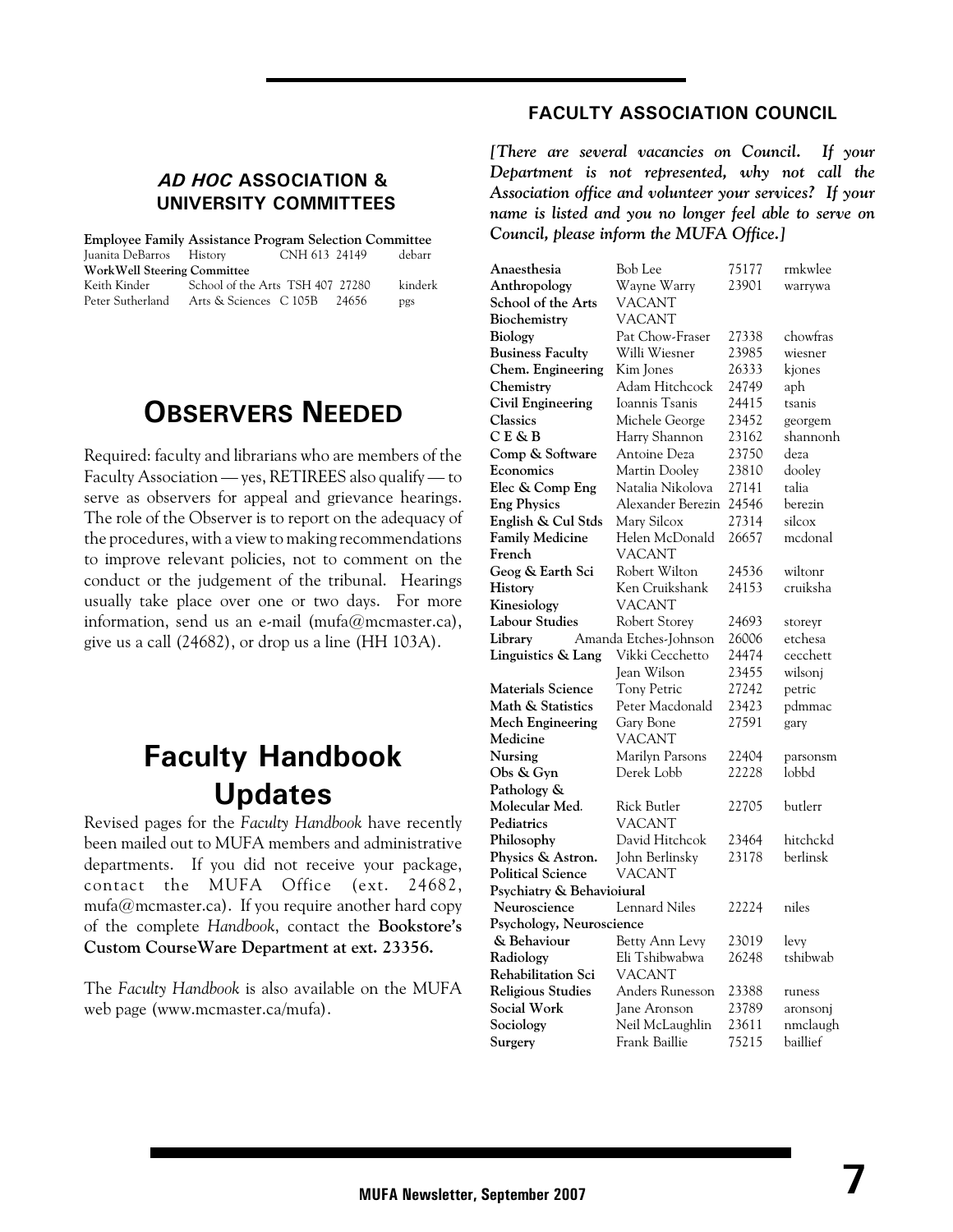# **Project Status Reports**

| (as of September 19, 2007)                                                                       |                                               |                                                    |                                                                                                                                                                                                                                                                |  |
|--------------------------------------------------------------------------------------------------|-----------------------------------------------|----------------------------------------------------|----------------------------------------------------------------------------------------------------------------------------------------------------------------------------------------------------------------------------------------------------------------|--|
| <b>Project Name</b>                                                                              | <b>Estimated</b><br><b>Completion</b><br>Date | Approved or<br><b>Anticipated</b><br><b>Budget</b> | <b>Status</b>                                                                                                                                                                                                                                                  |  |
| Project & Budget Approved                                                                        |                                               |                                                    |                                                                                                                                                                                                                                                                |  |
| Building Complex for the<br>Faculties of Engineering,<br>Science & Health Sciences,<br>Phase 1   | <b>Fall 2008</b>                              | \$38,000,000                                       | Site plan approved. Working drawings complete.<br>Tendering has commenced. Excavation complete.<br>Foundation work has commenced                                                                                                                               |  |
| Burke Science Bldg - Phases 1,<br>2a & 2b<br>General Science Bldg, Phase 3                       | Spring 2008<br>(Phase 2b)                     | \$41,000,000                                       | Phase 1 (BSB south wing) - All floors completed<br>Phase 2a (BSB east wing) - All floors completed<br>Phase 2b (BSB north wing) - One isolated area<br>completed. Demolition & asbestos removal on-<br>going in other areas.<br>Phase 3 (GSB) - Work completed |  |
| <b>McMaster Front Entrance</b><br>Improvements, Phase 2                                          | Summer 2008                                   | \$5,000,000                                        | Design work complete. First stage of landscaping<br>to be implemented with construction of new<br>Engineering building in 2008                                                                                                                                 |  |
| MUMC Biosafety Lab 3 (FHS)                                                                       | Spring 2008                                   | \$2,500,000                                        | Engineering design work complete. Tendering to<br>commence shortly.                                                                                                                                                                                            |  |
| <b>MUMC Life Safety Systems</b>                                                                  | Spring 2008                                   | \$6,200,000<br>(McMaster<br>share)                 | Project is approximately 80% complete. Fire alarm<br>work completed on 4 levels. Sprinkler work<br>completed on 3 levels. Building control work 75%<br>complete.                                                                                               |  |
|                                                                                                  |                                               |                                                    | Tendering 95% complete. 90% of garage-related<br>concrete is complete. 60% mechanical/electrical<br>site work complete.                                                                                                                                        |  |
| Ronald V. Joyce Stadium /<br><b>Underground Parking Garage</b>                                   | December<br>2007                              | \$33,500,000                                       | Stadium participant areas concrete work well<br>underway. Steel beams to support seating is being<br>delivered, ready for installation shortly                                                                                                                 |  |
| <b>Project Approved &amp; Budget</b><br>Pending                                                  |                                               |                                                    |                                                                                                                                                                                                                                                                |  |
|                                                                                                  |                                               |                                                    |                                                                                                                                                                                                                                                                |  |
| <b>Project Not Approved &amp;</b><br><b>Budget Pending</b>                                       |                                               |                                                    |                                                                                                                                                                                                                                                                |  |
| Building Complex for the<br>Faculties of Engineering,<br>Science, & Health Sciences<br>(Phase 2) |                                               |                                                    |                                                                                                                                                                                                                                                                |  |
| <b>Burlington Campus</b>                                                                         | <b>Fall 2009</b>                              | \$35,000,000                                       | Business plan & functional plan currently being<br>developed                                                                                                                                                                                                   |  |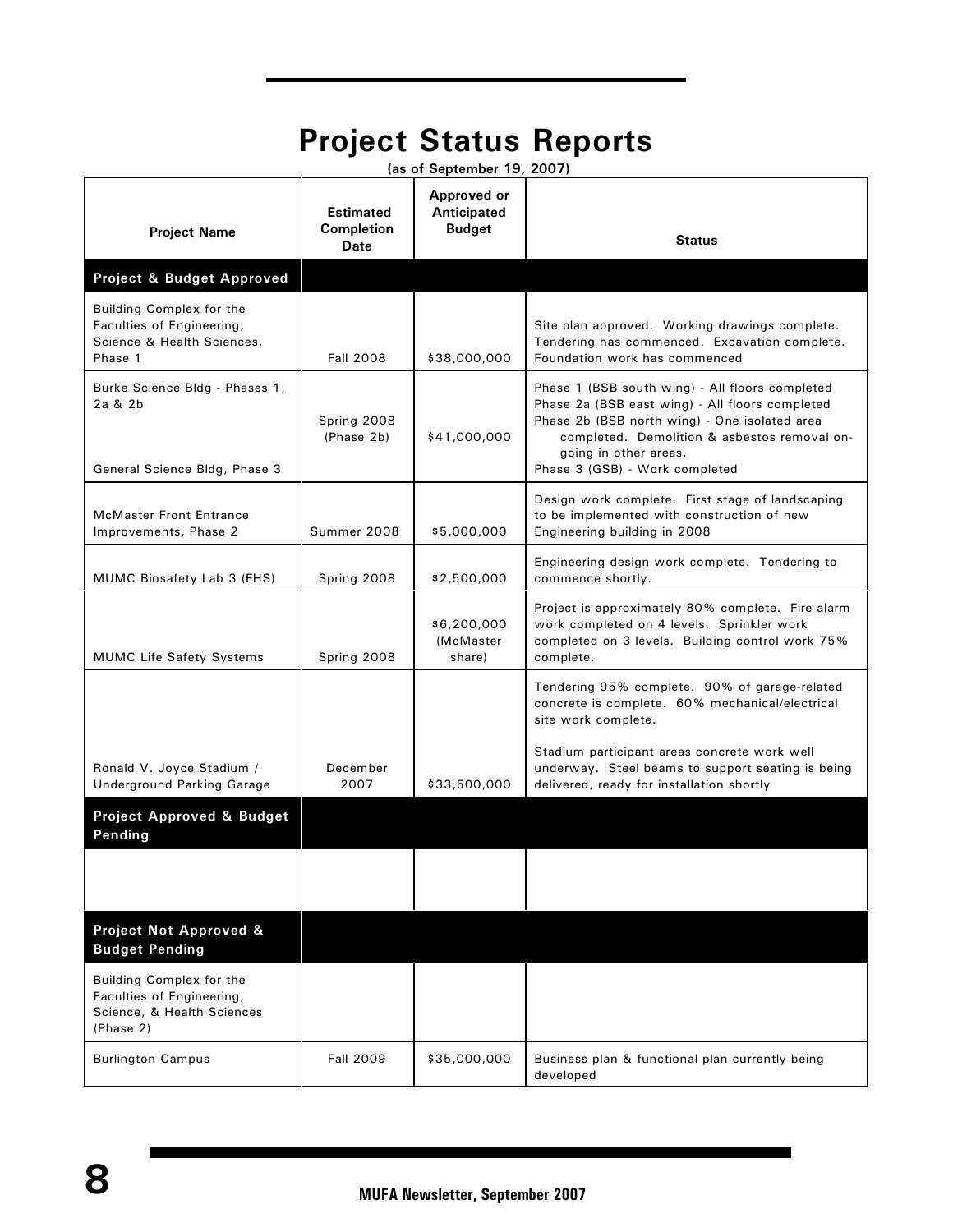| <b>Project Not Approved,</b><br><b>Under Consideration</b> |  |                                                                                                                                           |
|------------------------------------------------------------|--|-------------------------------------------------------------------------------------------------------------------------------------------|
| Liberal Arts Building                                      |  | A space audit of existing space within the Faculties<br>of Social Sciences & Humanities is in progress to<br>determine future space needs |
| Thode Library Learning<br>Commons                          |  |                                                                                                                                           |
| <b>For Future Consideration</b>                            |  |                                                                                                                                           |
| Above Ground Parking<br>Structure                          |  | On hold pending a campus wide parking review                                                                                              |
| Sports Arena                                               |  | Would be looked at offsite                                                                                                                |
| <b>Tennis Courts</b>                                       |  |                                                                                                                                           |

### **Are You Ready for Workwell?**

The Workplace Health and Safety Board (WSIB) Workwell audit is a review of all aspects of workplace health and safety including policies, standards, training, records, performance and employee representation. The report from WSIB will indicate McMaster's strengths in health and safety and identify areas requiring improvement.

Workwell evaluators will verify McMaster's occupational health and safety programs and the level of employee knowledge using the following process:

**Documentation** — includes reviewing written policies, procedures, minutes, etc.

**Interviews** — with representatives of health and safety committees, random interviews with staff and faculty while touring the campus

**Observation** — viewing work practices and processes related to health and safety

Do you know your worker rights? Who represents you on the health and safety committees? Have you conducted a documented inspection of your work area?

More information about the Workwell audit can be found at www.workingatmcmaster.ca/eohss/workwell or by contacting Lisa Morine, Project Manager Workwell at ext. 23314.

### **Are you Considering Early Retirement?**

In the past, some faculty members have signed individual agreements with the University concerning the conditions of their retirement. These agreements have covered special (non-standard) access to office space, laboratory facilities and other matters. At present, there is no established procedure, other than the civil courts, for resolving subsequent disputes concerning the interpretation of such agreements. The Faculty General Grievance Procedure applies only to those who "hold the academic rank of professor, associate professor, assistant professor or lecturer". Professors emeriti are not covered even in the case of disputes concerning an agreement signed prior to retirement. Hence, it is especially important that clear, specific wording be used in such agreements. It is strongly recommended that our colleagues seek the advice of their own lawyers before signing any such agreements.



**FOR RENT Family home in Dundas.** Walking distance to schools, park, bus line, Bruce Trail and Dundas Valley Conservation Area. Three bedrooms, finished basement, and backyard. Quiet neighborhood.

Suitable for family, professionals, or mature graduate students. Non-smokers only. No pets. \$1800 per month (includes utilities). Available January 1, 2008 – June 30, 2008. Contact newbold@mcmaster.ca, 905-525-9140 x27948.